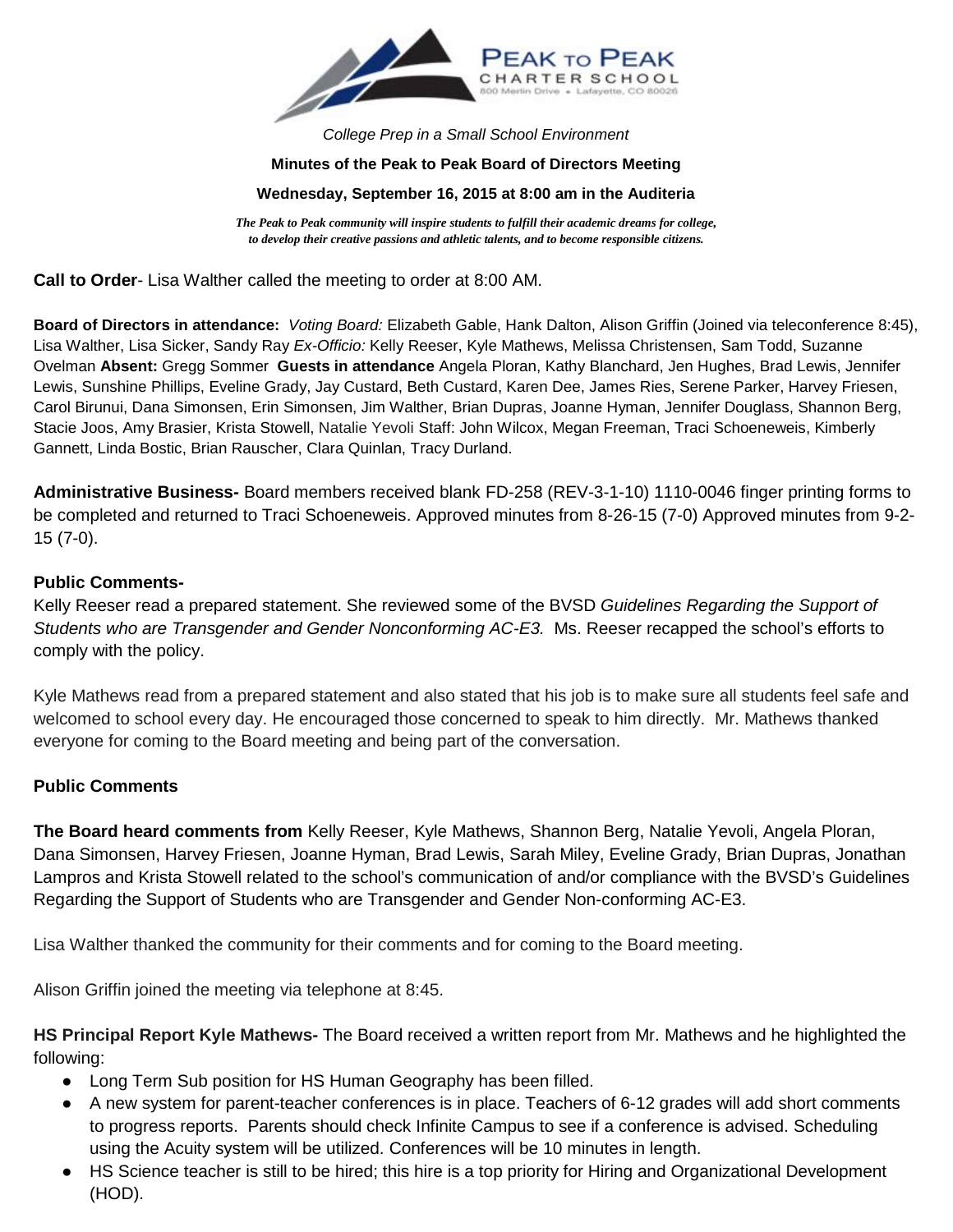- Two HS Peak Option candidates identified so far this year.
- College Day is 10-6-15.
- Goals for 2015-16 school year: New teacher evaluation tool and observation protocols, new professional growth template, on-boarding of new teachers, supporting staff on Peak Option candidacy, preparing HS Assistant Principal for broader duties, implementing online Aspire testing this fall with PSAT; ACT prep program with ACT writing elements in place for state testing in April, aligning Unified Improvement Plan (UIP) goals 6-12, math/literacy targets with data; implementing Multi-Tiered Systems of Support or MTSS protocols; school climate targets based on survey data and core competencies modules in grades 9-12.

# **MS Principal Report, Suzanne Ovelman-** The Board received a written report from Ms. Ovelman and she

highlighted the following:

- Focusing training for teachers on the new conference format; she would appreciate feedback from parents on this new program.
- Teacher goal meetings will begin soon, piloting a new rubric/evaluation tool. New teachers will be evaluated using the new tool along with four veteran teachers.
- Becky Knott has committed to continuing as the substitute for 6th grade science through the end of semester, or until new hire is completed. She has a few days already committed, but this will bring structure and rigor to the class until permanent hire. This hire is a top priority for HOD.
- Libbi Petersen, new MS Assistant Principal started today. Ms. Ovelman is very happy and grateful to have her.
- We don't have a concrete framework from district on the Unified Improvement Plan (UIP); will receive PARCC results mid-late November.
- Multi-Tiered Systems of Support (MTSS) is well established in MS, already made adjustments for this year.
- A goal for the MS is to develop a sense of connectedness and community among students and staff.
- We are worried about the stress levels in MS, making it a counseling focus.
- Three teachers, possibly four, may be Peak Option candidates this year.
- Working on new event and learning opportunities for MS students. Next year, considering Crow Canyon to Cortez Archeological tour. This is a great program that ties well with the Social Studies curriculum. Two teachers are in the planning stages of weeklong trip to Galapagos. Currently offer a Costa Rica trip, and Salish.

**ES Principal Report- Melissa Christensen-** The Board received a written report from Ms. Christensen and she highlighted the following:

- ES is also working on new teacher evaluation, same as secondary.
- ES is focused on improving the effectiveness of support systems for all types of learners. Working through steps to address the methods of Multi-Tiered Systems of Support (MTSS). This is an updated practice across the state and is similar to previous efforts for Response to Intervention (RtI).
- We are improving data tracking and data analysis, increasing classroom- based interventions, and attempting to create a consistent and collaborative protocol for supporting the various needs of our students.
- TS Gold Developmental Profile Reports will replace the traditional report card at kindergarten only. No other grades are using TS Gold or changing the report cards.

Ms. Reeser shared that P2P scored an average of 26.3 on ACT tests, the highest in BVSD, 4th in the state.

## **Succession Planning- Lisa Walther**

● Moving forward with risk mitigation plans for critical positions as well as professional development for appropriate successors.

**Human Resources Update-** moved to next meeting.

## **Food Services Update- Elizabeth Begley, Cheryl Sack**

● Fully Staffed, all paid positions filled.